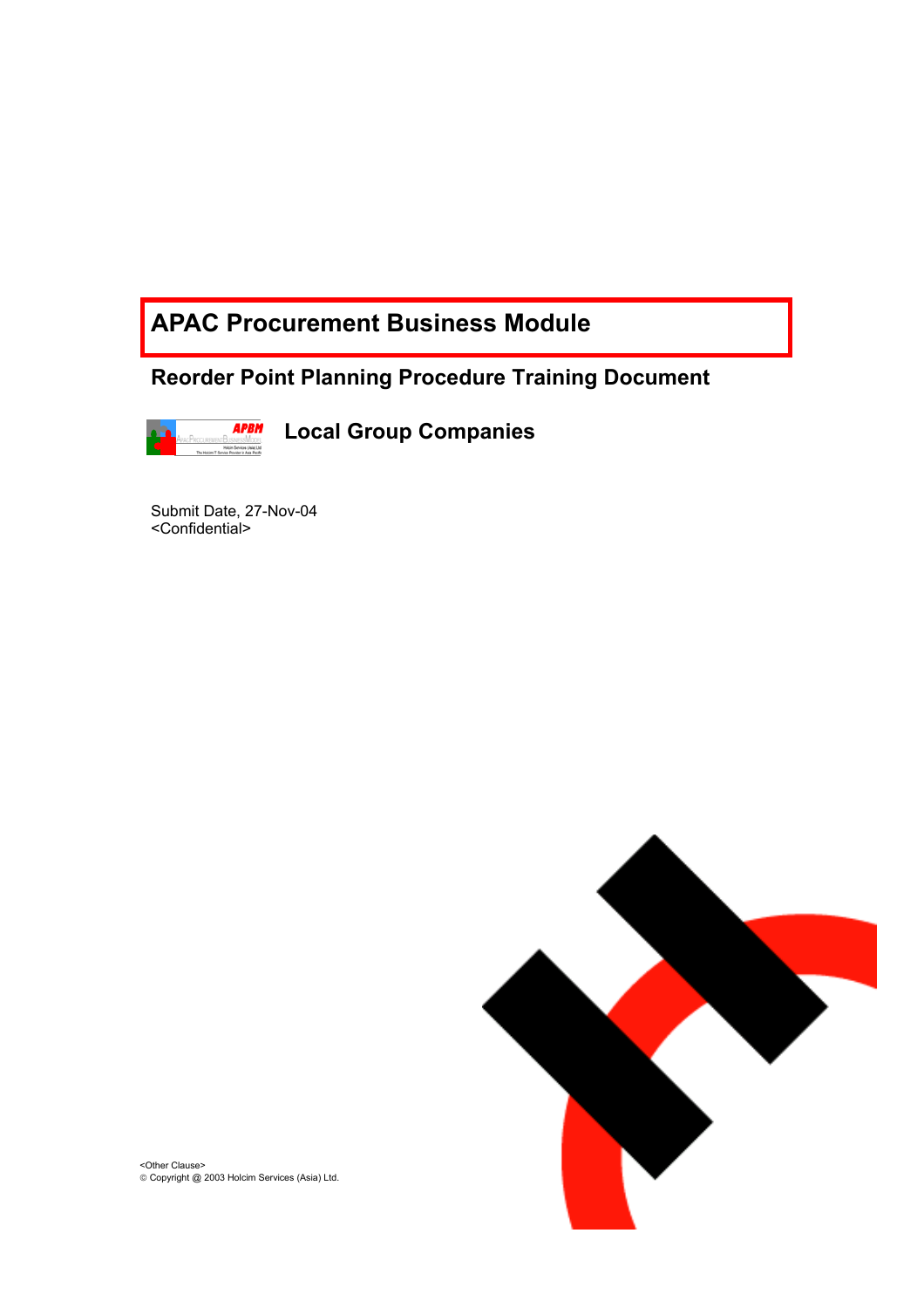

# **Document Control**

| <b>Document Name</b> | Reorder Point Planning Procedure Training Document |
|----------------------|----------------------------------------------------|
| <b>Author</b>        | Ha Tran                                            |
| File Name & Path     |                                                    |
| <b>Created</b>       | 27-Nov-04                                          |
| <b>Last Edited</b>   |                                                    |
| <b>Printed on</b>    |                                                    |

| <b>Version</b> | <b>Revision Date</b> | <b>Revision Description</b> | <b>Author</b> | Sign-off |
|----------------|----------------------|-----------------------------|---------------|----------|
| $V$ 1.0        | 27-Nov-04            |                             | Ha Tran       |          |
|                |                      |                             |               |          |
|                |                      |                             |               |          |
|                |                      |                             |               |          |
|                |                      |                             |               |          |
|                |                      |                             |               |          |

# **Document Approval**

| Role | <b>Name</b> | Signature | <b>Date</b> |
|------|-------------|-----------|-------------|
|      |             |           |             |
|      |             |           |             |
|      |             |           |             |
|      |             |           |             |
|      |             |           |             |
|      |             |           |             |
|      |             |           |             |
|      |             |           |             |
|      |             |           |             |
|      |             |           |             |
|      |             |           |             |
|      |             |           |             |
|      |             |           |             |
|      |             |           |             |
|      |             |           |             |

# **Distribution List**

| Role | <b>Name</b> | Signature | <b>Date</b> |
|------|-------------|-----------|-------------|
|      |             |           |             |
|      |             |           |             |
|      |             |           |             |
|      |             |           |             |
|      |             |           |             |
|      |             |           |             |
|      |             |           |             |
|      |             |           |             |
|      |             |           |             |
|      |             |           |             |
|      |             |           |             |
|      |             |           |             |

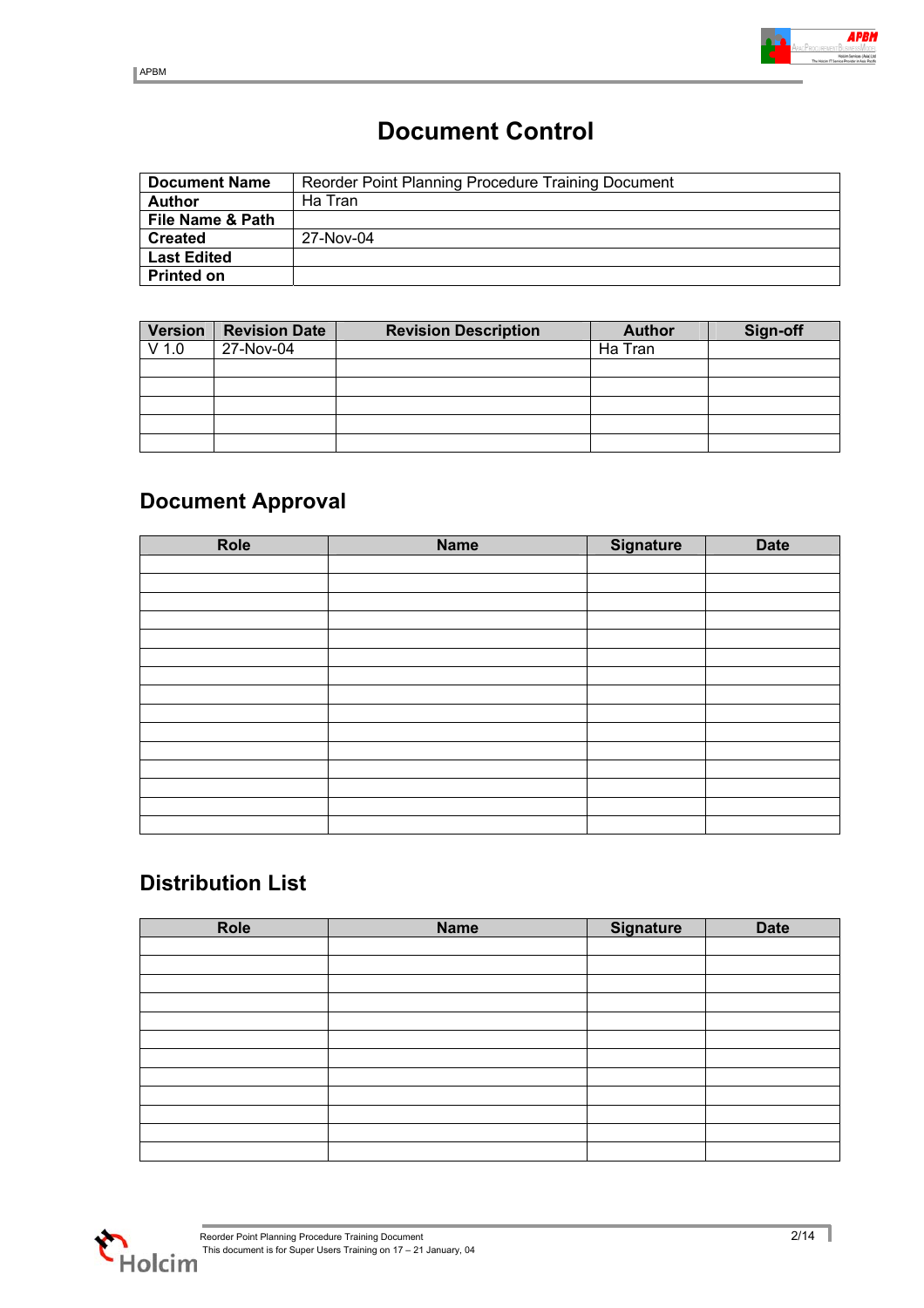# **Table of Contents**

| 2. CREATION OF PLANNING DATA (PROCUREMENT ELEMENTS) AFTER MRP RUN 12 |  |
|----------------------------------------------------------------------|--|

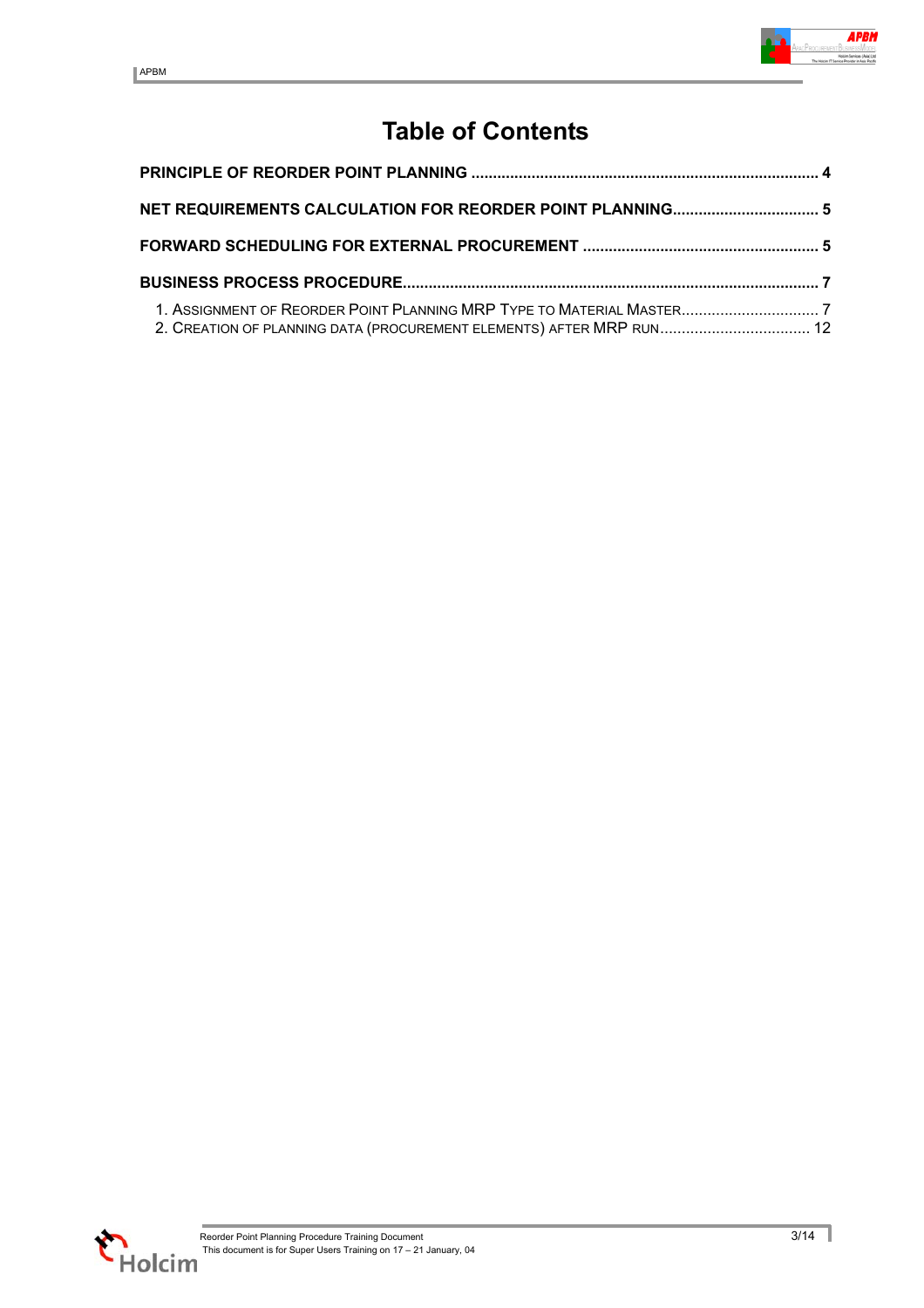

### <span id="page-3-0"></span>**Principle of Reorder Point Planning**

The basis of the reorder point planning is the comparison of the available MRP stock (total from plant stock and the fixed receipts) with the reorder point. If the available stock is less than the reorder point, then procurement is triggered.

In reorder point planning, as a rule, only the shortfall of the reorder point causes a planning file entry during reorder point planning, and this then triggers net requirements calculation. To avoid overplanning, sales orders, dependent requirements, reservations, and so on, are not generally included in the net requirements calculation, as these future requirements have already been scheduled with the reorder point.



The **reorder point** should cover the expected average material requirements during the replenishment lead time.

The **safety stock** should cover both excess material consumption during the replenishment lead time, and the additional consumption caused by delayed deliveries. The safety stock is part of the reorder point.

The reorder point is composed of the expected average material requirements during the replenishment lead time and the safety stock. The following points must be considered when defining the reorder point:

- Safety stock
- Previous consumption or future requirements
- Replenishment lead time

In manual reorder point planning, the reorder point and the safety stock will be determined in the material master while in the case of automatic reorder point planning, the integrated forecast program determines the reorder point and safety stock.

During reorder point planning, inventory management continuously monitors the plant stock. At each material withdrawal, the system will check whether the withdrawal falls short of the reorder point. If this is the case, then an entry is created in the planning file for the next planning run. In the

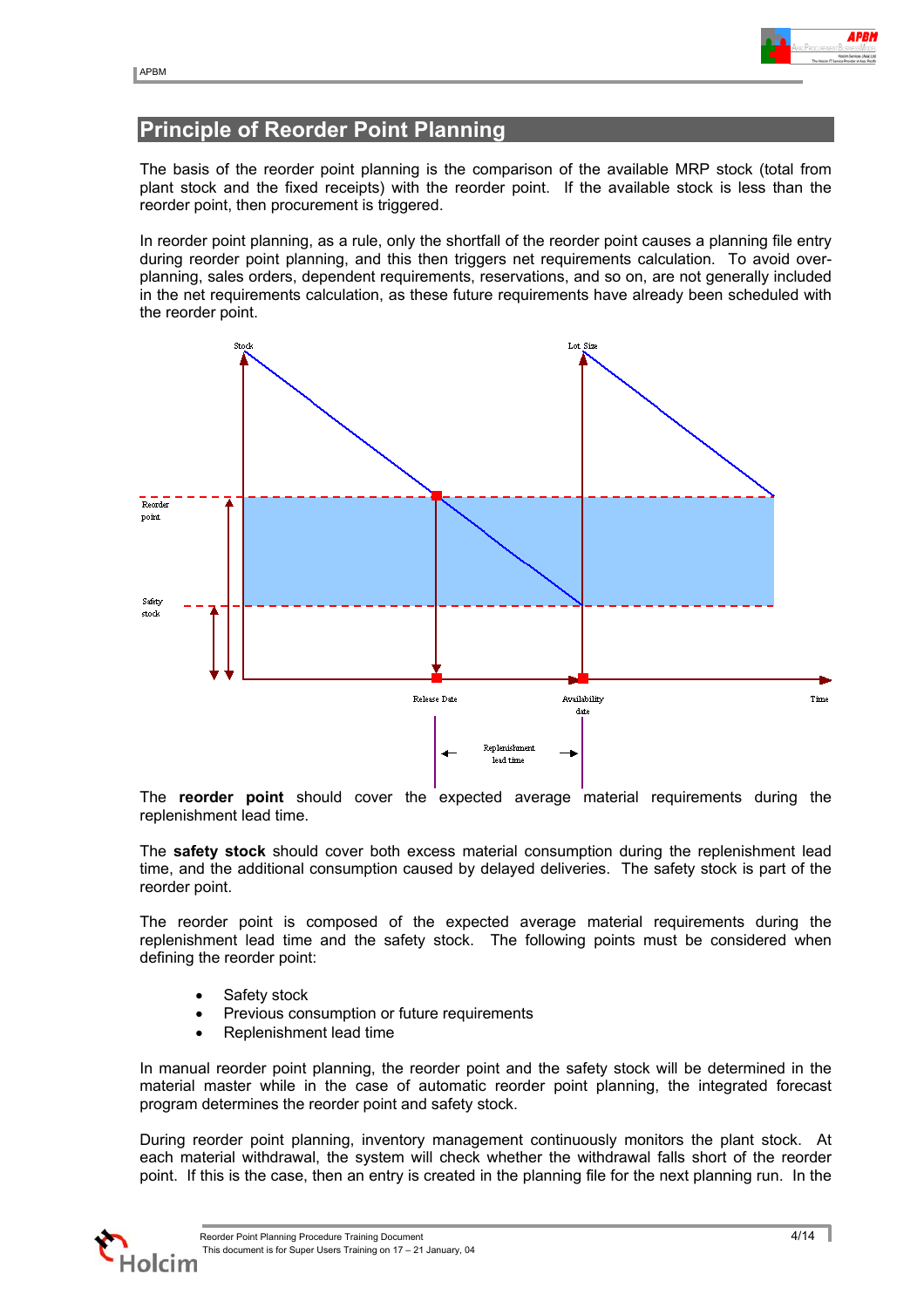<span id="page-4-0"></span>same way, the system checks whether the plant stock still falls short of the reorder point during a material return. If so, a planning flag is created so that the planning run can delete superfluous procurement proposals. If return deliveries become superfluous as a result of fixed scheduled receipts, the planning run proposes that these receipts are deleted. In this case, the MRP controller must check with Purchasing whether the purchase order can be retracted.

#### **Net Requirements Calculation for Reorder Point Planning**

#### During reorder point planning, the **existing MRP warehouse stock** is a result of: **Warehouse stock + on-order stock**

The on-order stock is composed of fixed and firm receipt elements (purchase orders, firm planned orders, firm planned orders, firm purchase requisitions). The plant stock also includes the safety stock.

There will be a material shortage if the available warehouse stock level is lower than the reorder point.

The shortage quantity is the difference between the reorder point and the available warehouse stock. The purchase order quantity is created from the lot-sizing procedure in the material master record.

After the net requirement calculations and the lot-size calculation, the system schedules the procurement proposal during the planning run and calculates the date when the purchase order has to be sent, and the date when the vendor must deliver the corresponding quantity.



#### The shortage quantity date for materials planning using reorder points is the date of the planning run. If the reorder point is fallen short of, then procurement is carried out immediately. During scheduling, the system defines the date on which the material will be available, starting from the date of the planning run. This procedure is called forward scheduling.

Forward scheduling starts on the current date. This date specifies the order start date for planned orders and the release date for purchase requisitions (Release in this context means the release of the purchase requisition for conversion into a purchase order as a result of Purchasing). The purchasing department processing time is calculated in workdays, and the planned delivery time in calendar days. The delivery date therefore stands firm (for planned orders, this means the order finish date). Finally, the goods receipt processing time is calculated in workdays with the delivery date; thus the availability date is known.

The purchasing department processing time is the time available for the buyer to convert a purchase requisition into a purchase order.

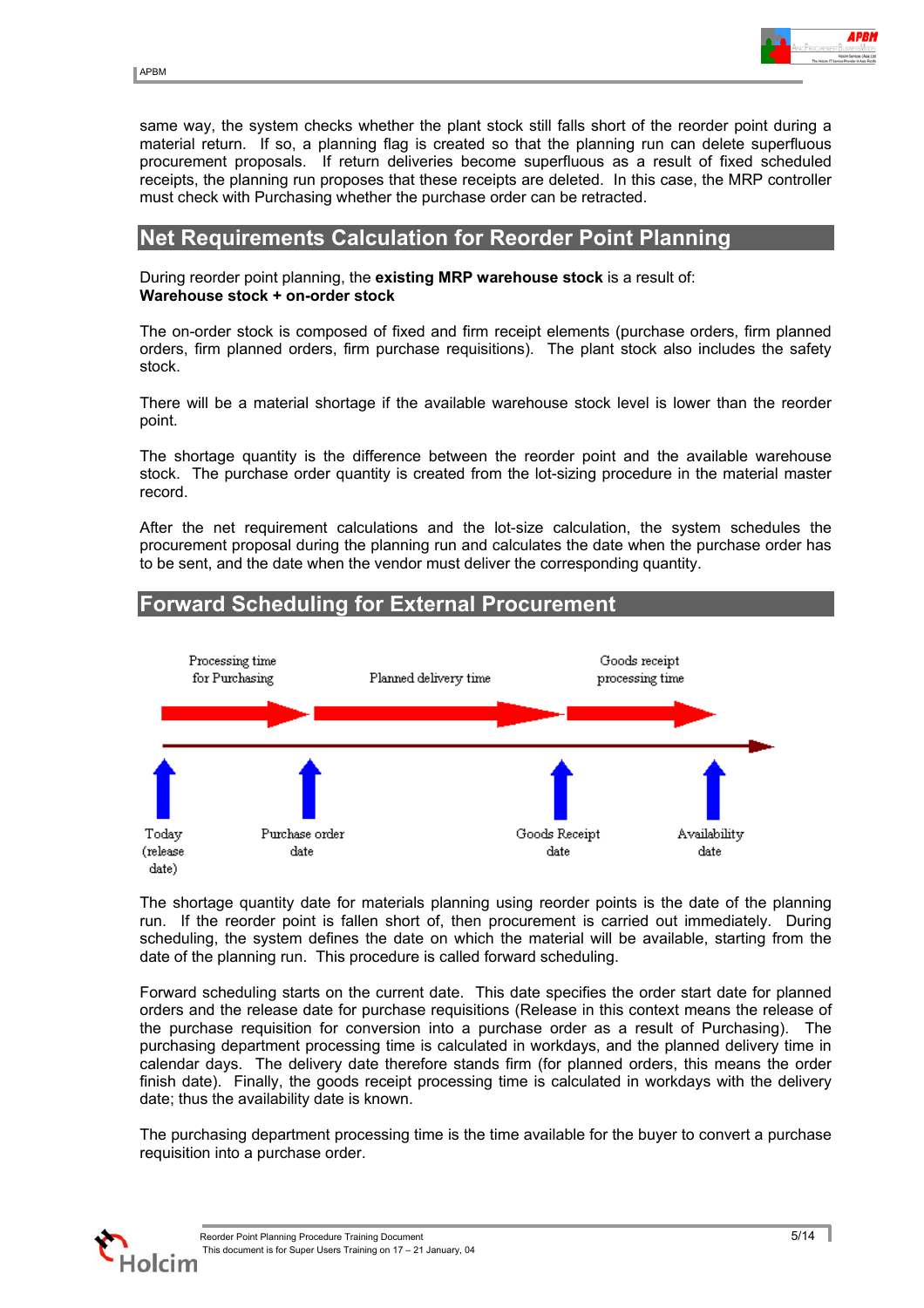

The planned deliver time is the number of days required to procure the material from external procurement.

The goods receipt processing time is the timeframe between receiving the material and the receipt in the warehouse. This is required to place the material in storage.

The planned delivery time and the good receipt processing time are determined for each material. (This planned delivery time information can also be determined in the purchasing info record with specific vendor).



ı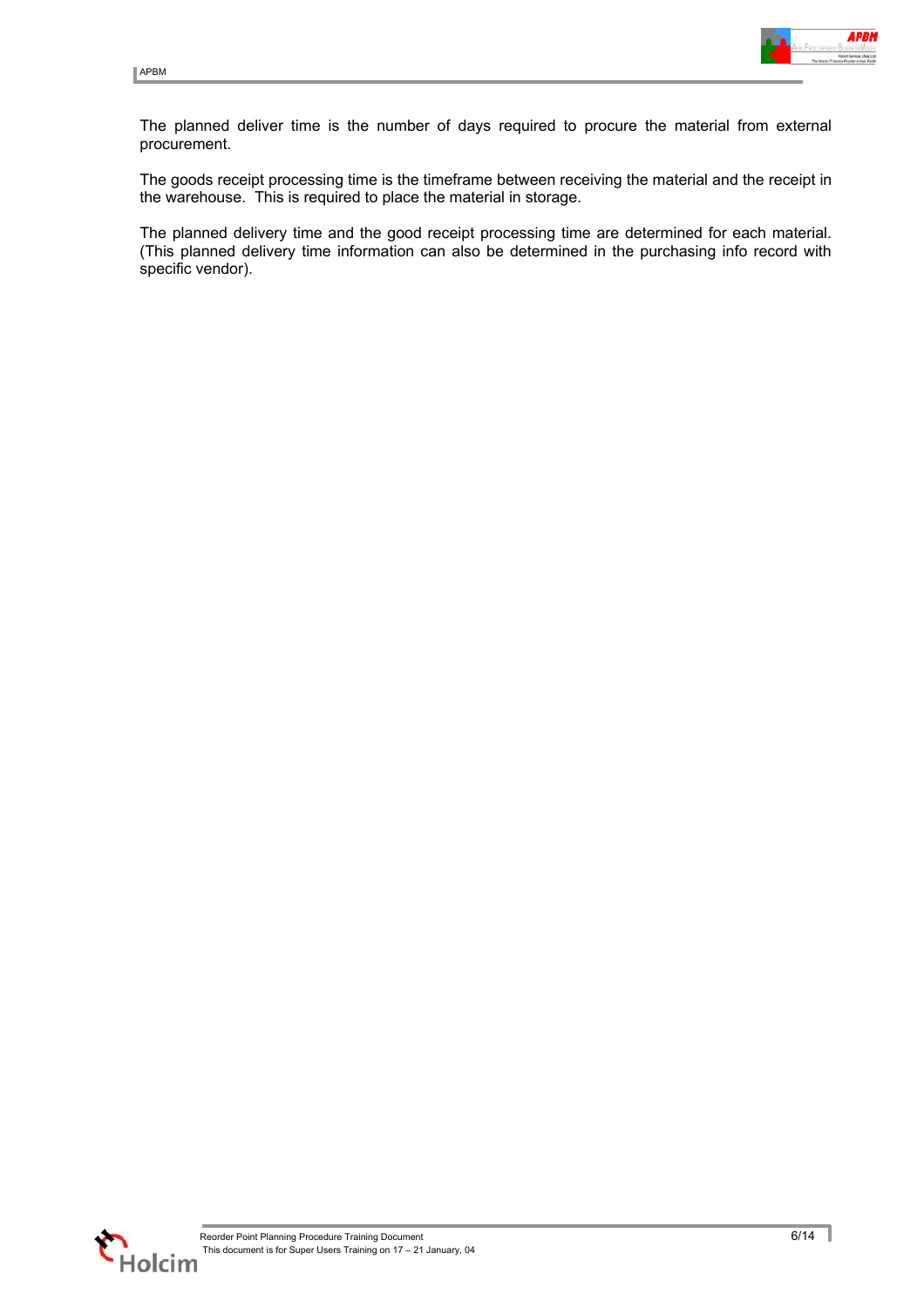

### <span id="page-6-0"></span>**Business Process Procedure**

### **1. Assignment of Reorder Point Planning MRP Type to Material Master**

#### **1.1. Access transaction by**

| <b>Via Menu</b>             | Logistics $\rightarrow$ Materials Management $\rightarrow$ Material Master $\rightarrow$ Material $\rightarrow$<br>Change $\rightarrow$ Immediately |
|-----------------------------|-----------------------------------------------------------------------------------------------------------------------------------------------------|
|                             |                                                                                                                                                     |
| Via Transaction Code   MM02 |                                                                                                                                                     |



Fig-01



1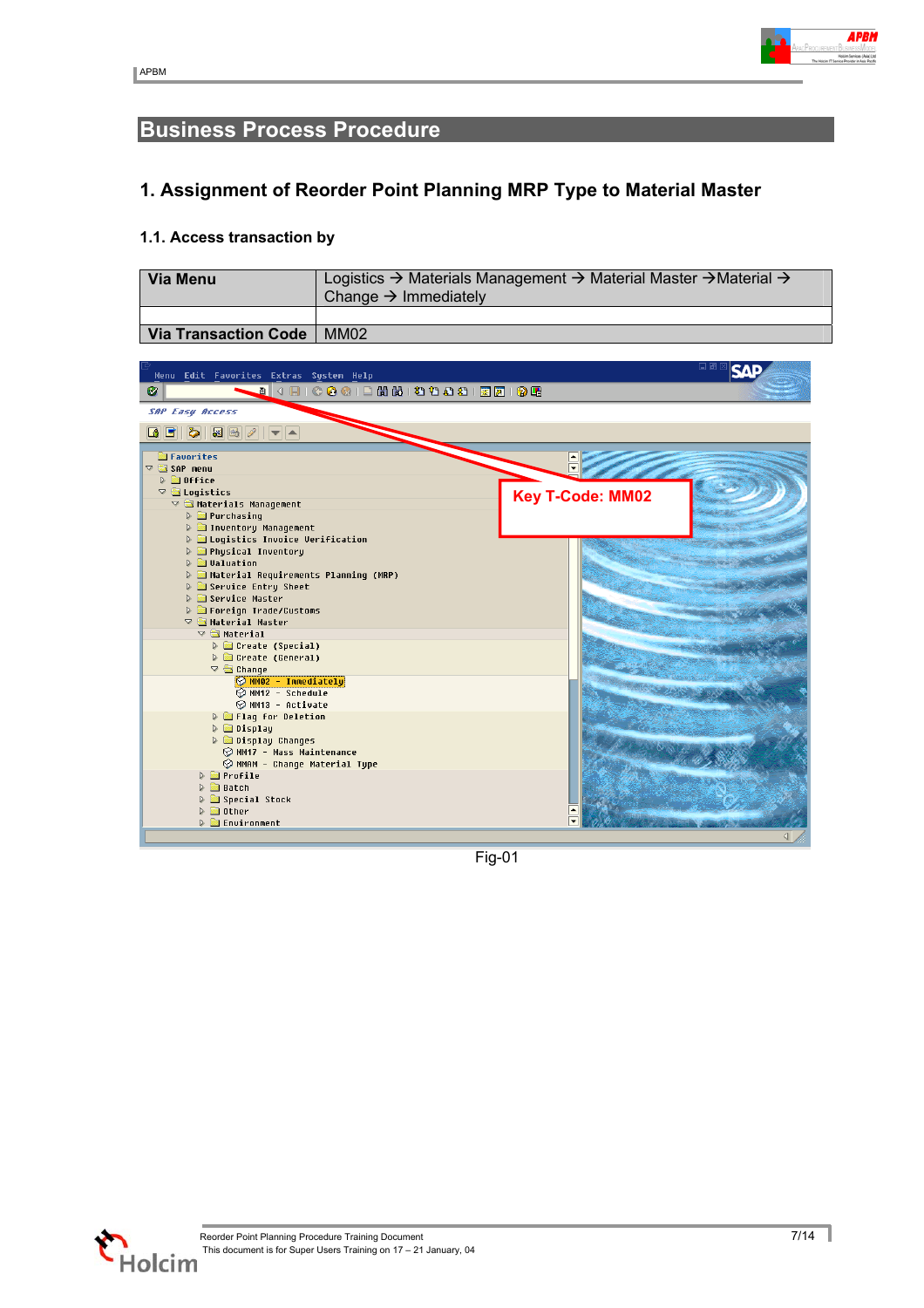|                | Material Edit Goto Defaults System Help | 口回口<br>57                |
|----------------|-----------------------------------------|--------------------------|
| $\bullet$      |                                         |                          |
|                | Change Material (Initial Screen)        |                          |
| Select view(s) | Data                                    |                          |
|                |                                         |                          |
| Material       | $\bigcirc$                              |                          |
| Change number  |                                         |                          |
|                |                                         |                          |
|                |                                         |                          |
|                |                                         |                          |
|                |                                         |                          |
|                |                                         |                          |
|                |                                         |                          |
|                |                                         |                          |
|                |                                         |                          |
|                |                                         |                          |
|                |                                         |                          |
|                |                                         |                          |
|                |                                         |                          |
|                |                                         |                          |
|                |                                         |                          |
|                |                                         |                          |
|                |                                         | $\overline{\mathcal{A}}$ |
|                |                                         |                          |

#### **1.2. On "Change Material (Initial Screen)" screen, fill in the data as below:**

Fig-02

| <b>Field Name</b> | <b>Description</b>                                        | R/O/C/D | <b>User Action and Values</b>      |  |  |
|-------------------|-----------------------------------------------------------|---------|------------------------------------|--|--|
| Material          | Alphanumeric key uniquely   R<br>identifying the material |         | Enter the material number          |  |  |
|                   |                                                           |         | Select view(s)<br>Click on<br>icon |  |  |

**Legend: R = Required, O = Optional, C = Conditional, D = Display**



1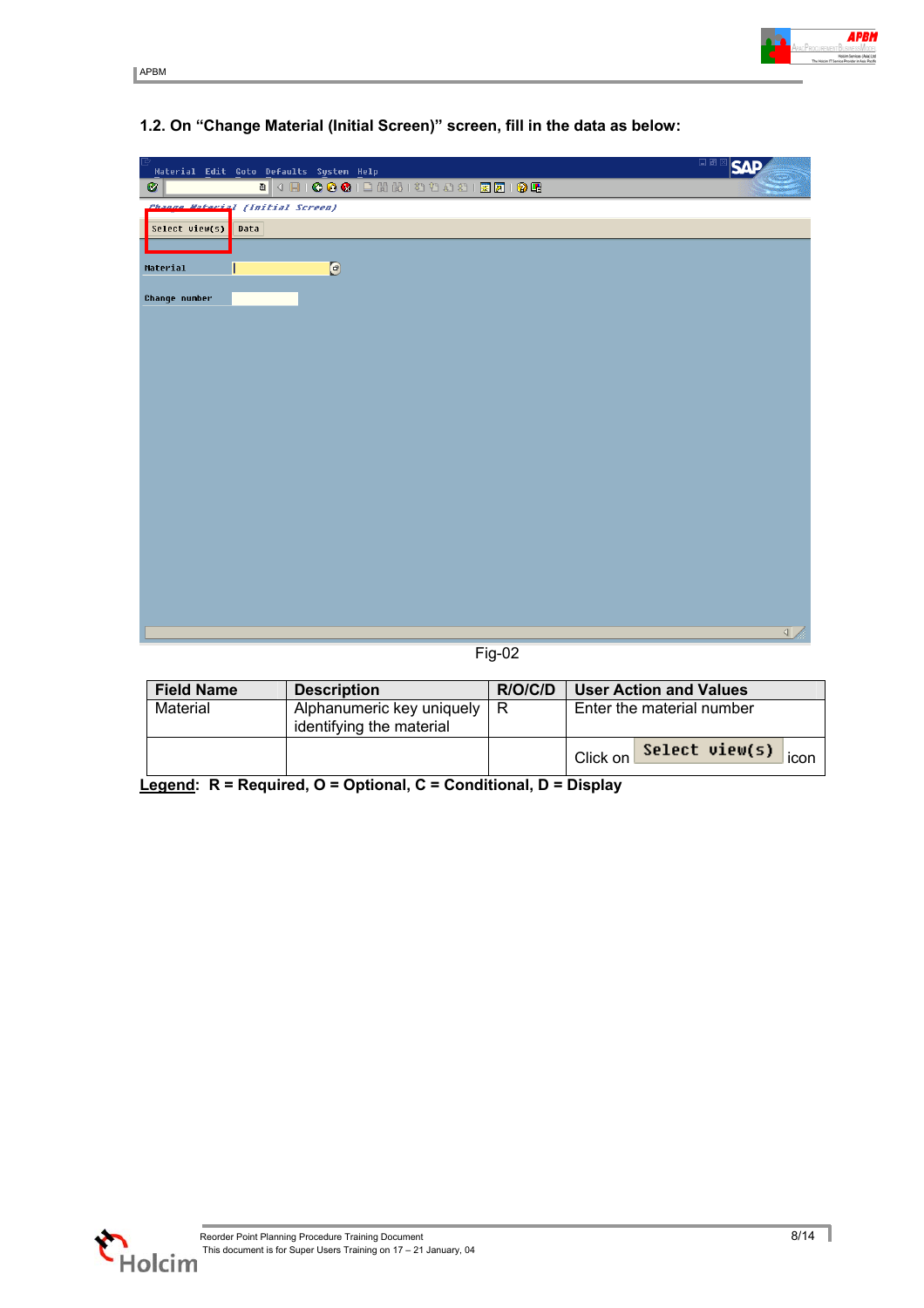

**1.3. On the pop up screen, make the selection of 'MRP 1, 2, 3 and 4' and then click on icon:** 



Fig-03

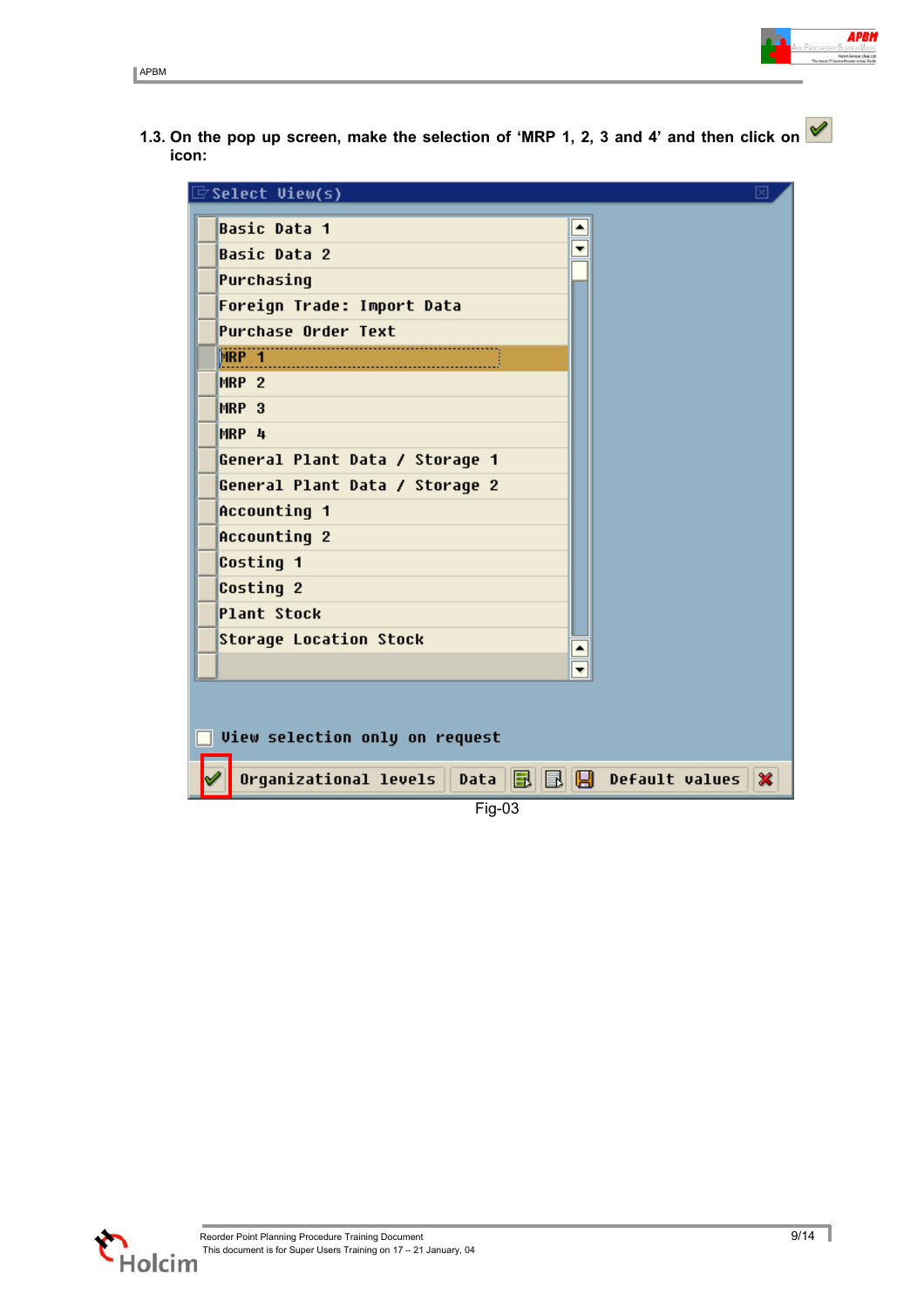

#### **1.4. On the pop up screen, fill in the data as below:**

| $\mathbf \boxdot$ Organizational Levels                   |  |  |  |
|-----------------------------------------------------------|--|--|--|
| Orqanizational levels                                     |  |  |  |
| <b>Plant</b><br>G)                                        |  |  |  |
| Stor. location                                            |  |  |  |
|                                                           |  |  |  |
| $\Box$ Org. levels/profiles only on request               |  |  |  |
| Select view(s) $\ \Box\ $ Default values $\ \mathbf{x}\ $ |  |  |  |

| <b>Field Name</b> | <b>Description</b>                                                      | R/O/C/D | <b>User Action and Values</b>     |
|-------------------|-------------------------------------------------------------------------|---------|-----------------------------------|
| Plant             | Key uniquely identifying $a \mid R$<br>plant                            |         | Enter the plant                   |
| Stor. location    | Number of the storage<br>location at which<br>the<br>material is stored | R       | Enter the storage location number |
|                   |                                                                         |         | Press 'ENTER'                     |

**Legend: R = Required, O = Optional, C = Conditional, D = Display**

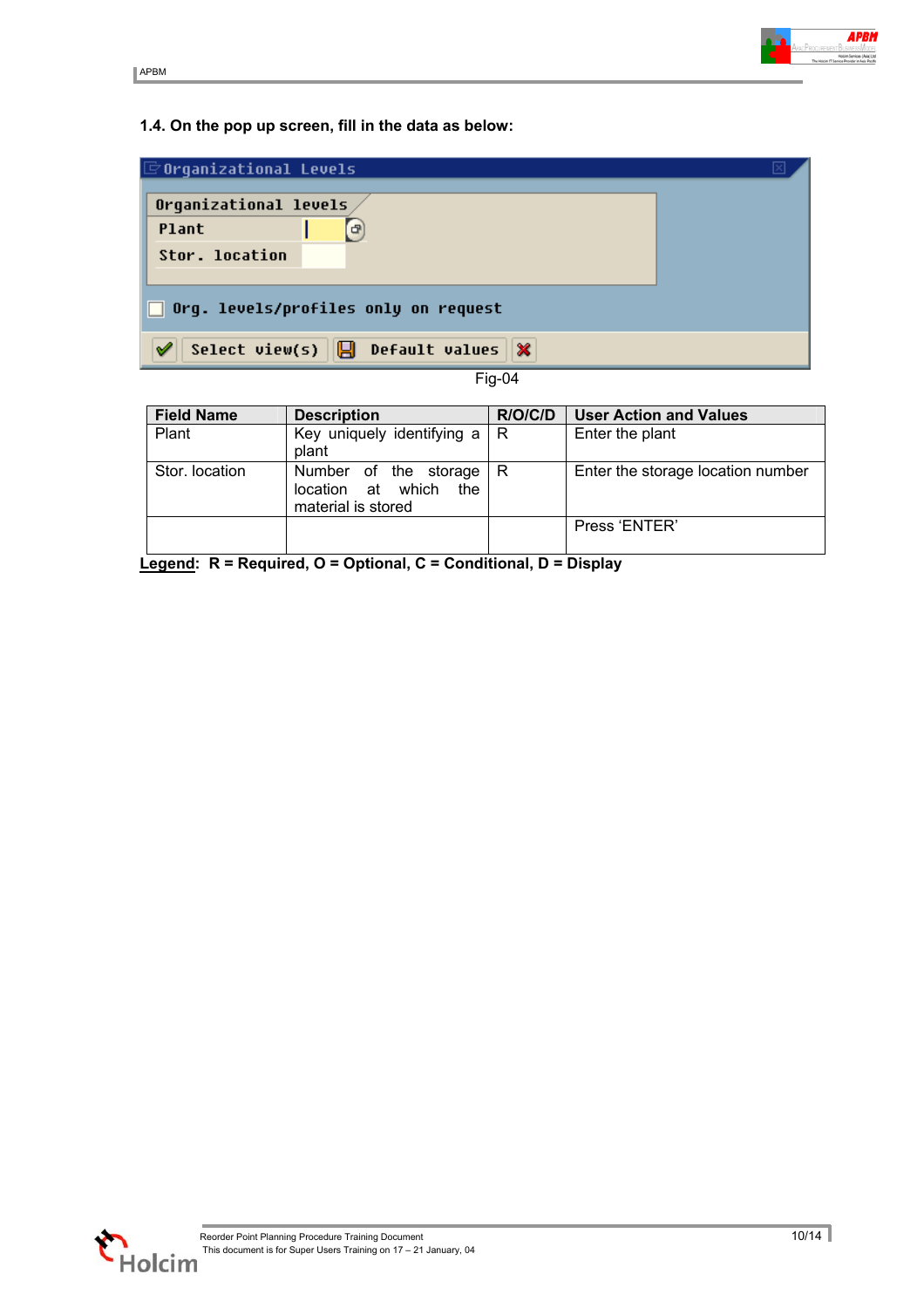**1.5. On "Change Material** *XXXXXXXXXXX* **(TM-Spare Parts)" screen, maintain information as specified in the table below:**

| Material Edit Goto Environment System Help                                                                   | 口ほ |
|--------------------------------------------------------------------------------------------------------------|----|
| <b>8   0 0 1</b> 2 3 4 5 6 7 8 9 7 8 7 8 7 8 7 8 9 8<br>Ø                                                    |    |
| Change Material boundaries (TH-Spare Parts1)<br>別日                                                           |    |
| Additional data $\frac{5}{60}$ Organizational levels $\frac{7}{60}$ Check screen data<br>பி<br>$\Rightarrow$ |    |
|                                                                                                              |    |
| Purchase order text <b>a</b> MRP 1<br>$MRP$ 2<br>MRP 3<br>Plant data / <mark>下 (下图</mark><br>MRP 4           |    |
| Material<br><b>ANGULAR BALL BEARING 3286 A-2RS1TN9/MT33</b><br>000053013403                                  |    |
| Plant<br>3900<br>Central Maintenance                                                                         |    |
|                                                                                                              |    |
| General data                                                                                                 |    |
| <b>Base unit of measure EA</b><br>MRP group<br>each                                                          |    |
| ABC indicator<br>Purchasing group<br>988                                                                     |    |
| Plant-sp.matl status<br><b>Valid from</b>                                                                    |    |
|                                                                                                              |    |
| MRP procedure<br>MRP type<br><b>ND</b><br>No planning                                                        |    |
| Reorder point<br>Planning time fence                                                                         |    |
| <b>Planning cycle</b><br>MRP controller<br>882                                                               |    |
|                                                                                                              |    |
| Lot size data                                                                                                |    |
| Lot size                                                                                                     |    |
| Minimum lot size<br>Maximum lot size                                                                         |    |
| Fixed lot size<br>Maximum stock level                                                                        |    |
| Ordering costs<br>Storage costs ind.                                                                         |    |
| Assembly scrap (%)<br>Takt time                                                                              |    |
| <b>Rounding profile</b><br><b>Rounding value</b>                                                             |    |
| Unit of measure grp                                                                                          |    |
| ≂                                                                                                            |    |
|                                                                                                              |    |
|                                                                                                              | ◁  |

Fig-05

| <b>Field Name</b> | <b>Description</b> | <b>User Action and Values</b><br>R/O/C/D |                                                                                                                       |  |  |
|-------------------|--------------------|------------------------------------------|-----------------------------------------------------------------------------------------------------------------------|--|--|
|                   |                    |                                          | Make sure that the MRP Type<br>should be chosen as V1, V2, VB or<br>VM subject to the actual business<br>requirements |  |  |
|                   |                    |                                          | Click on $\Box$ icon to save the<br>setting in material master                                                        |  |  |

**Legend: R = Required, O = Optional, C = Conditional, D = Display**

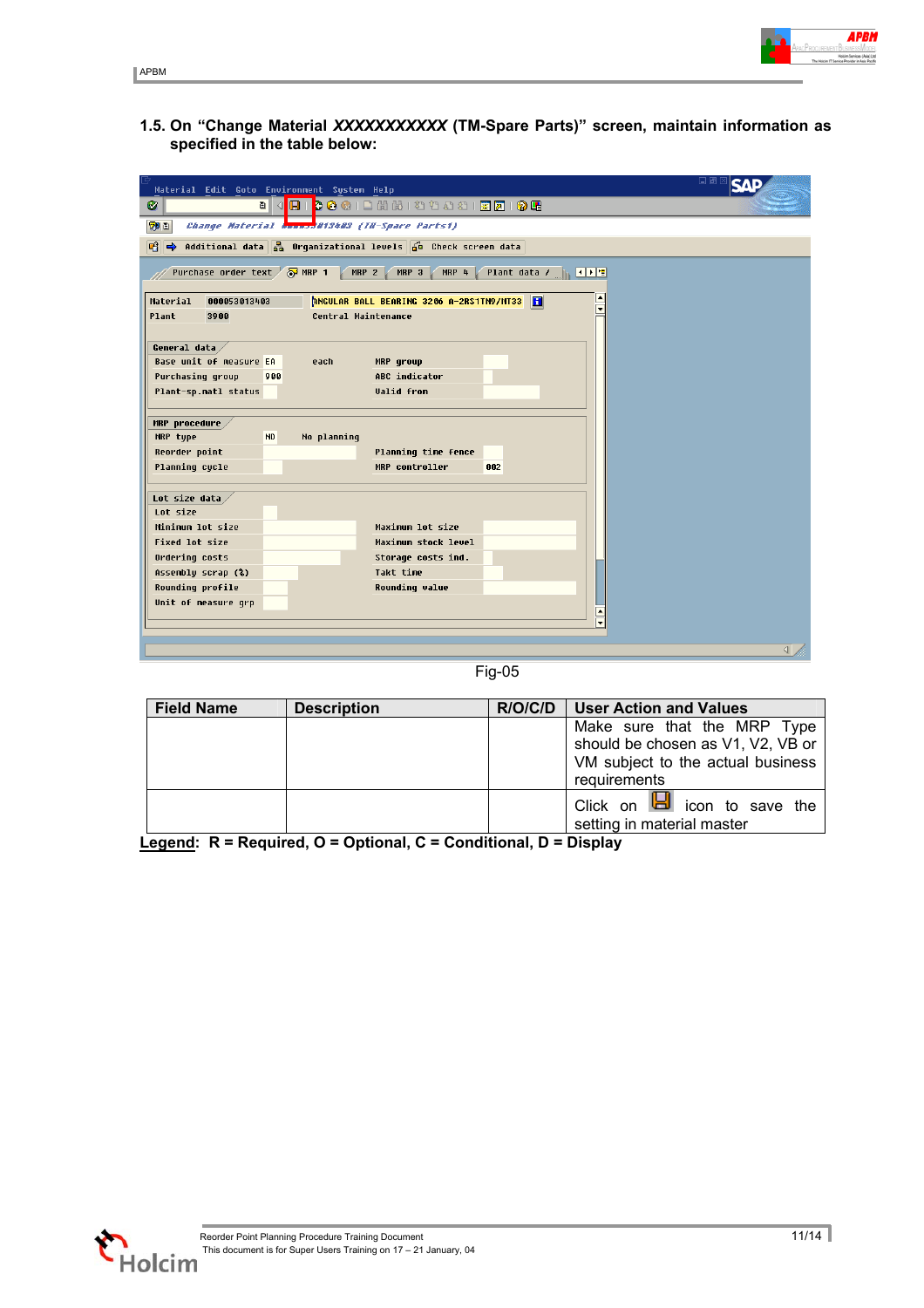

## <span id="page-11-0"></span>**2. Creation of planning data (procurement elements) after MRP run**

#### **2.1. Access transaction by**

| <b>Via Menu</b>             | Logistics $\rightarrow$ Materials Management $\rightarrow$ Material Requirements Planning<br>$(MRP)$ $\rightarrow$ MRP $\rightarrow$ Planning $\rightarrow$ Single-Item, Single-Level |  |  |  |
|-----------------------------|---------------------------------------------------------------------------------------------------------------------------------------------------------------------------------------|--|--|--|
|                             |                                                                                                                                                                                       |  |  |  |
| Via Transaction Code   MD03 |                                                                                                                                                                                       |  |  |  |

| Menu Edit Favorites Extras System Help<br>Ø                                                       |                         |
|---------------------------------------------------------------------------------------------------|-------------------------|
| <b>SAP Easy Access</b>                                                                            |                         |
| B.                                                                                                |                         |
| <b>E</b> Favorites                                                                                |                         |
| $\nabla$ $\bigoplus$ SAP menu                                                                     |                         |
| $D$ <b>a</b> Office                                                                               |                         |
| $\triangledown$ $\bigcirc$ Logistics                                                              |                         |
| $\nabla$ $\bigoplus$ Materials Management                                                         | <b>Key T-Code: MD03</b> |
| $\triangleright$ $\blacksquare$ Purchasing                                                        |                         |
| <b>D C</b> Inventory Management                                                                   |                         |
| <b>D C</b> logistics Invoice Verification<br><b>D C</b> Physical Inventory                        |                         |
| $\triangleright$ $\blacksquare$ Valuation                                                         |                         |
| $\nabla$ $\bigoplus$ Material Requirements Planning (MRP)                                         |                         |
| <b>D Materials</b> Forecast                                                                       |                         |
| $\triangledown$ $\bigoplus$ MRP                                                                   |                         |
| $\nabla \subseteq$ Planning                                                                       |                         |
| <b>D</b> Total Planning                                                                           |                         |
| MD03 - Single-Item, Single-Level                                                                  |                         |
| <b>D</b> Planning File Entry                                                                      |                         |
| <b>D</b> Planned Order<br>$\triangleright$ $\blacksquare$ Evaluations                             |                         |
| <b>D</b> Master Data                                                                              |                         |
| $\triangleright$ $\blacksquare$ Environment                                                       |                         |
| <b>D</b> Garvice Entry Sheet                                                                      |                         |
| D G Service Master                                                                                |                         |
| ▷ ■ Foreign Trade/Customs                                                                         |                         |
| <b>D</b> Material Master                                                                          |                         |
| <b>D</b> Product Catalog                                                                          |                         |
| <b>D</b> Gales and Distribution                                                                   |                         |
| $\triangleright$ $\blacksquare$ Logistics Execution<br>$\triangleright$ $\blacksquare$ Production |                         |
| <b>D</b> Production - Process                                                                     |                         |
| <b>D C</b> Plant Maintenance                                                                      |                         |
| <b>D</b> Customer Service                                                                         |                         |
|                                                                                                   |                         |

Fig-06

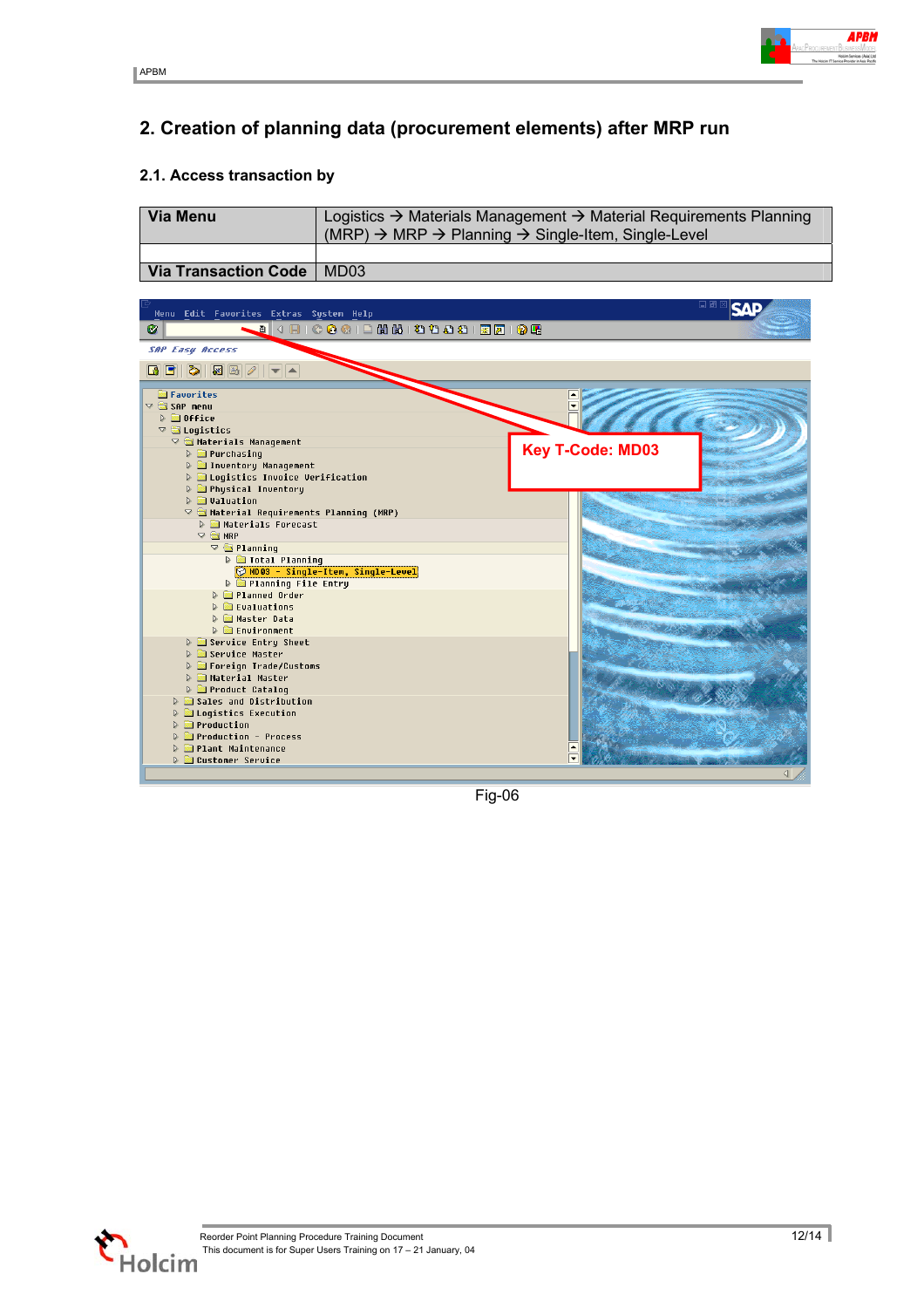#### **2.2. On "Single-Item, Single-Level" screen, fill in the data as below:**

|                                              | Planning Edit Goto Settings Extras System Help             | 口回                           |
|----------------------------------------------|------------------------------------------------------------|------------------------------|
| Ø                                            |                                                            |                              |
| Single-Item, Single-Level                    |                                                            |                              |
|                                              |                                                            |                              |
|                                              |                                                            |                              |
| Material                                     | $\bigcirc$<br>000053013403                                 |                              |
| MRP area                                     |                                                            |                              |
| Plant                                        |                                                            |                              |
| MRP control parameters,                      |                                                            |                              |
| Processing key                               | Net change for total horizon<br><b>NETCH</b>               |                              |
| Create purchase req.                         | Purchase requisitions in opening period<br>$\overline{2}$  |                              |
| Delivery schedules                           | <b>Schedule lines</b><br>$\overline{\mathbf{3}}$           |                              |
| Create MRP list                              | $\blacksquare$<br>MRP list                                 |                              |
| Planning mode                                | $\blacksquare$<br>Adapt planning data (normal mode)        |                              |
|                                              |                                                            |                              |
| Scheduling                                   | $\blacksquare$<br>Basic dates will be determined for plann |                              |
|                                              |                                                            |                              |
| Planning date                                | 08.12.2004                                                 |                              |
|                                              |                                                            |                              |
| Process control parameters,                  |                                                            |                              |
| $\Box$ Display results before they are saved |                                                            |                              |
|                                              |                                                            |                              |
|                                              |                                                            |                              |
|                                              |                                                            |                              |
|                                              |                                                            |                              |
|                                              |                                                            |                              |
|                                              |                                                            |                              |
|                                              |                                                            |                              |
|                                              |                                                            | $\left\langle \right\rangle$ |

Fig-07

| <b>Field Name</b> | <b>Description</b>                                                                                                       | R/O/C/D | <b>User Action and Values</b>                      |  |  |  |
|-------------------|--------------------------------------------------------------------------------------------------------------------------|---------|----------------------------------------------------|--|--|--|
| Material          | Alphanumeric key uniquely<br>identifying the material                                                                    | R       | Enter the material                                 |  |  |  |
| MRP area          | Number of the MRP area<br>which<br>material<br>for<br>planning<br>requirements<br>should be carried<br>out<br>separately | R       | Enter the MRP area number                          |  |  |  |
| Plant             | Key uniquely identifying a<br>plant                                                                                      | R       | Enter the plant number                             |  |  |  |
|                   |                                                                                                                          |         | Press 'ENTER'<br>twice<br>trigger<br>to<br>MRP run |  |  |  |

**Legend: R = Required, O = Optional, C = Conditional, D = Display**